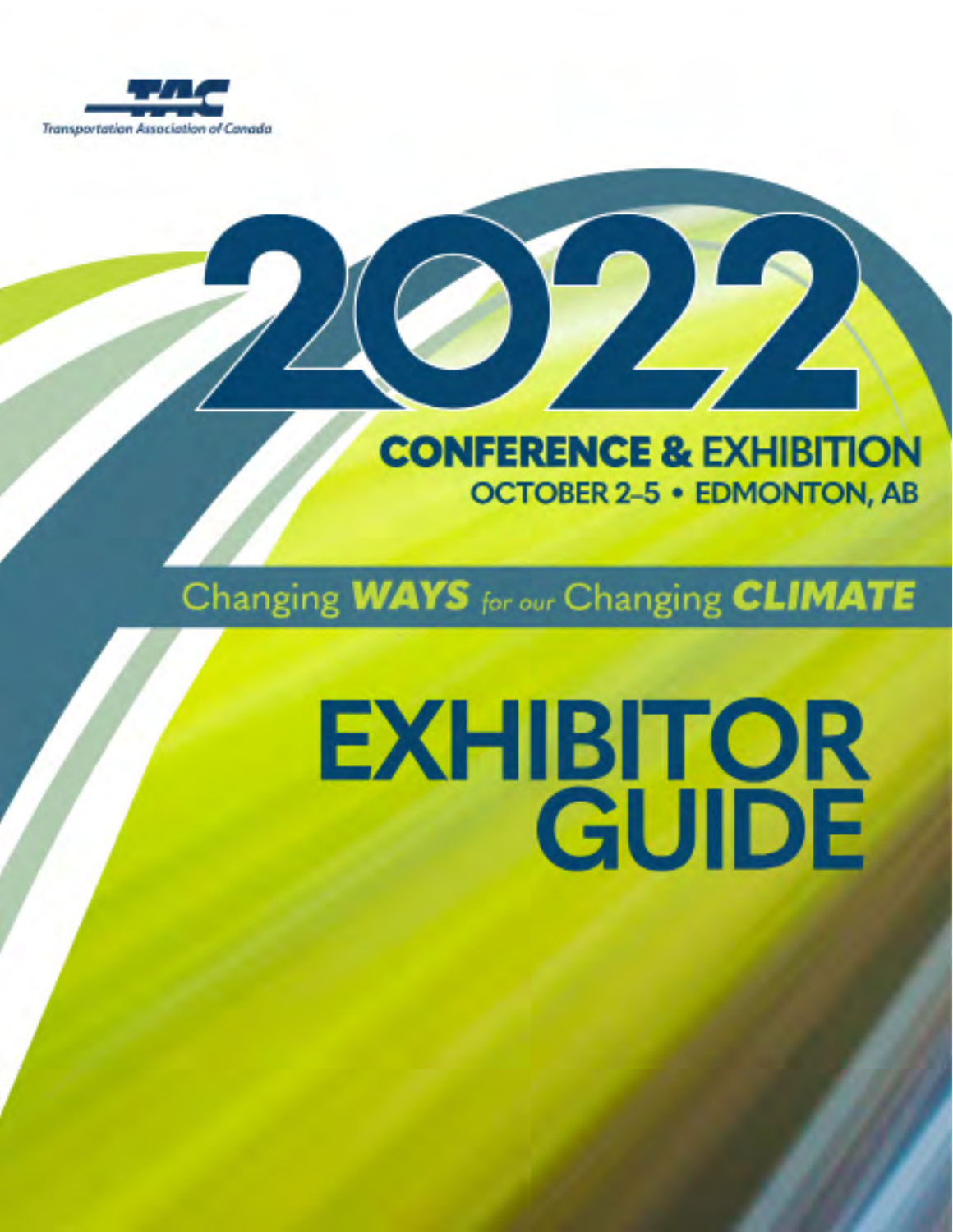

 $-$ 

### **Table of contents**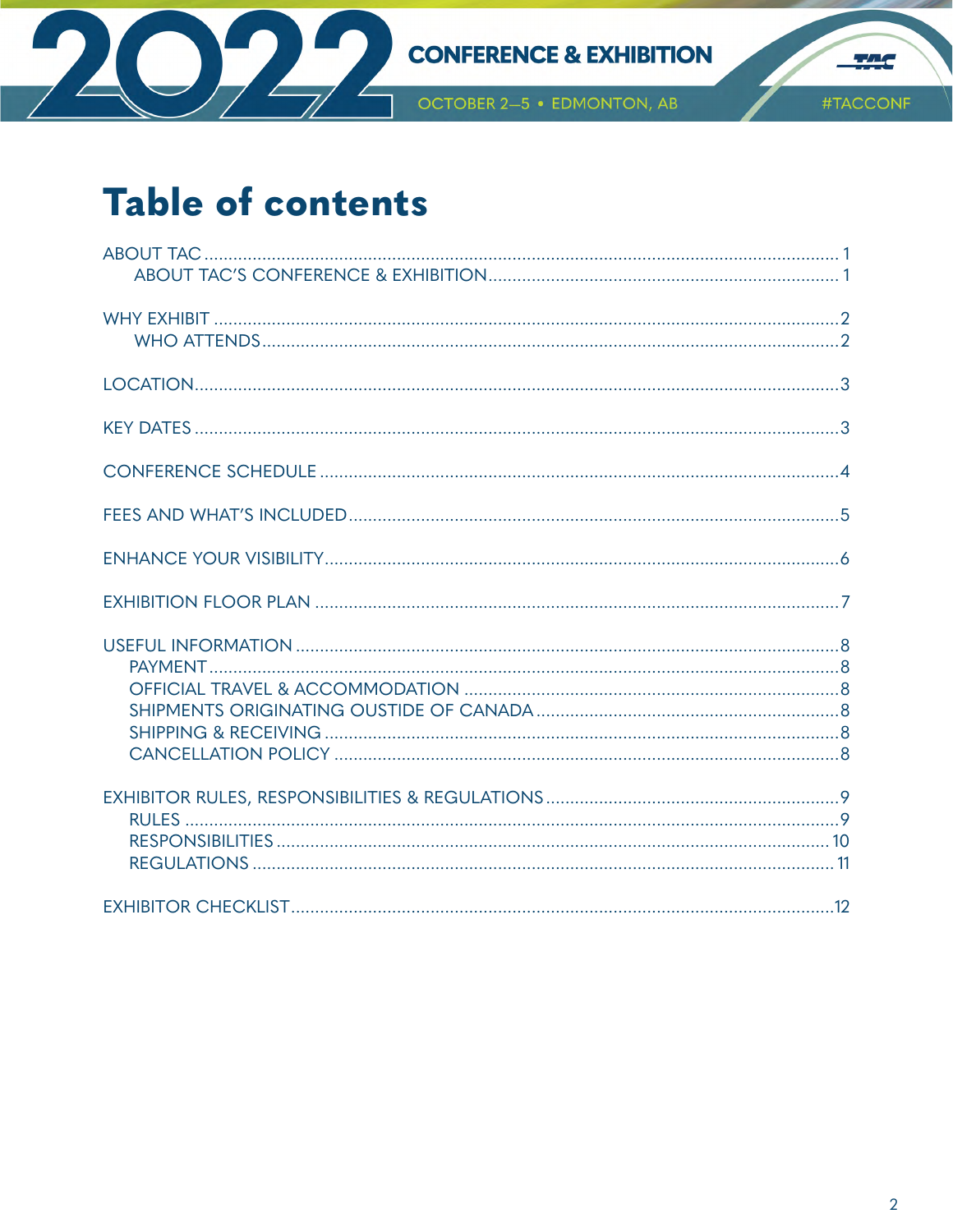### <span id="page-2-0"></span>**About TAC**

The Transportation Association of Canada (TAC) is a not-for-profit, national technical association that focuses on road and highway infrastructure and urban transportation. Our 500 corporate members include all levels of governments, private sector companies, academic institutions, and other associations.

TAC provides a neutral, non-partisan forum for those organizations, and their thousands of staff, to come together to share ideas and information, build knowledge, and pool resources in addressing transportation issues and challenges. For more information about TAC, its programs, services and resources, visit [www.tac-atc.ca](http://www.tac-atc.ca).

### **About TAC's Conference & Exhibition**

One thousand decision-makers and leaders from businesses, municipalities, provincial transportation departments, associations and academia gather for TAC's annual conference – this year in Edmonton from October 2-5 the largest national gathering of transportation professionals! Attendees, presenters, and stakeholders come together to share perspectives and learn from each other, all while making important connections!

TAC is planning its 2022 Conference & Exhibition as a hybrid event with both in-person and remote-access components, after being fully online the past two years. Returning to meeting in person helps Canadian practitioners and suppliers nurture their peer-to-peer relationships, contributing to building a national network of transportation expertise. Important side-bar conversations don't happen online, and workday responsibilities distract attention despite everyone's best intentions.

The three-day conference features a key event such as the Opening Plenary, many Technical Sessions that align with TAC's councils and committees, Technical Tours exploring Edmonton's latest transportation and infrastructure projects and innovations, daily networking and social events, and an Exhibition with nearly 100 companies showcasing their latest products, services and innovations.

### **We're going GREEN**

The Conference theme for 2022 is *Changing Ways for Our Changing Climate*. As a result, our Conference & Exhibition practices have been examined with renewed rigour as we plan to return to an in-person experience. We are working to make the event as "green" as possible, minimizing negative impacts on the environment and promoting a positive social impact for the host community.

*The way we run the 2022 event incorporates learnings from the unexpected positives of the online event and supports the Conference theme, not just in 2022 but into the future.* 

**The approaches being used to plan & host the Conference & Exhibition are to:** 

**Contract Contract Contract Contract Contract Contract Contract Contract Contract Contract Contract Contract Contract Contract Contract Contract Contract Contract Contract Contract Contract Contract Contract Contract Contr** 

Charles EDMC

- Conserve & reuse resources;
- Reduce & recycle waste; and
- Reduce & offset carbon emissions.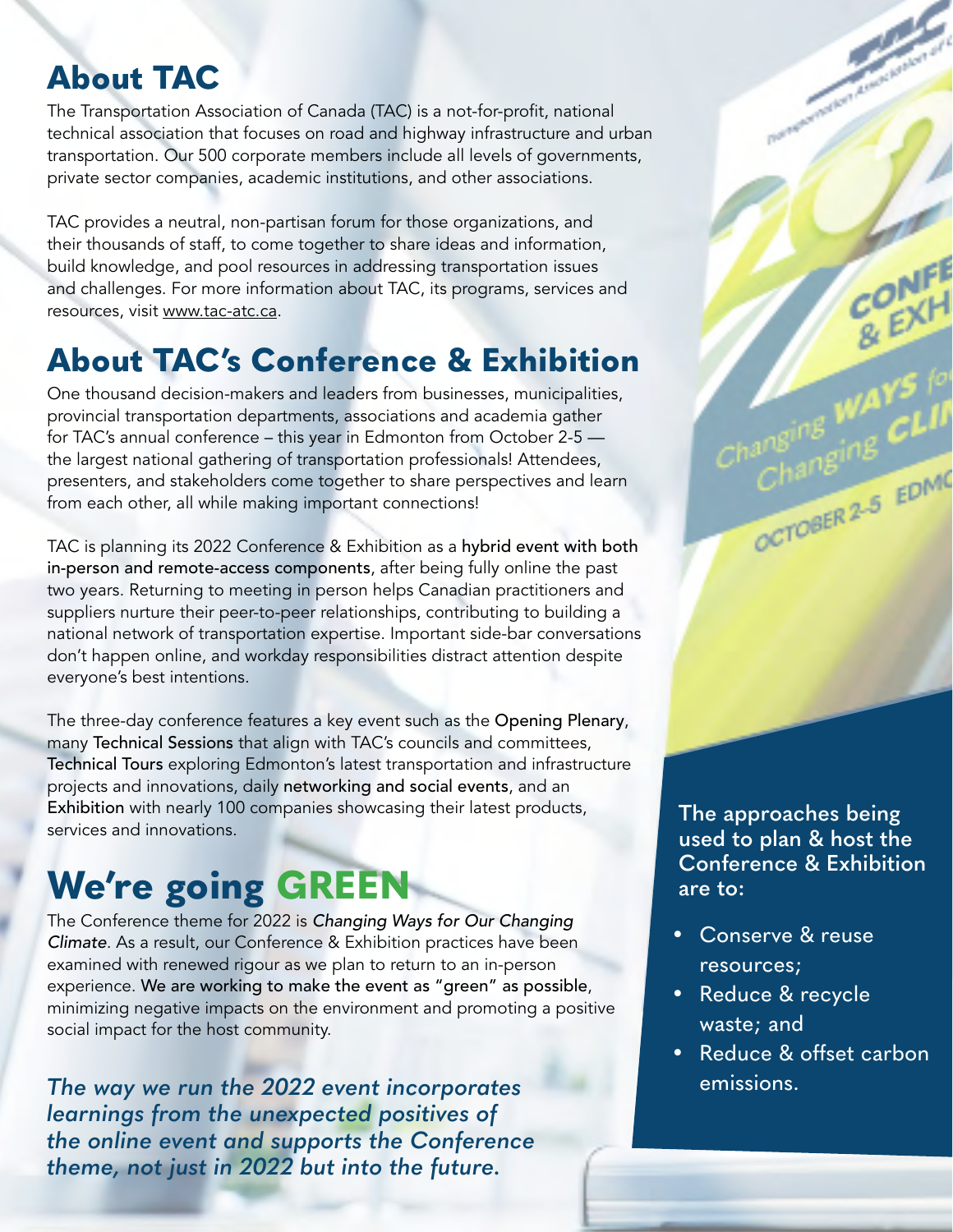# <span id="page-3-0"></span>**Why exhibit?**

By participating as an exhibitor at the 2022 TAC Conference & Exhibition, your company can:

- **• Raise its profile** in the transportation and roadways sectors
- Forge new strategic **business alliances and partnerships**
- **• Access transportation decision-makers and leaders** from the private and public sectors
- **• Increase sales** of transportation- or technology-related products or services
- **• Test a new transportation- or technology**-related product or service
- **• Enhance your brand awareness** and gain more exposure in a targeted market
- **• Network with investors, entrepreneurs and delegates**

# **Who attends?**

| <b>TAC Conference</b><br>in Edmonton<br>2011 in person |                             | <b>TAC</b><br><b>Conference</b><br>2021 online |
|--------------------------------------------------------|-----------------------------|------------------------------------------------|
| 57%                                                    | West                        | 36%                                            |
| 25%                                                    | Central                     | 28%                                            |
| $9\%$                                                  | <b>Prairies &amp; North</b> | 20%                                            |
| 5%                                                     | <b>Atlantic</b>             | 13%                                            |
| $\Lambda\%$                                            | US & Other                  | $3\%$                                          |

# **mmmmmmmm**

**2021 Online Attendance by Employer or Individual Type (total = 962)**

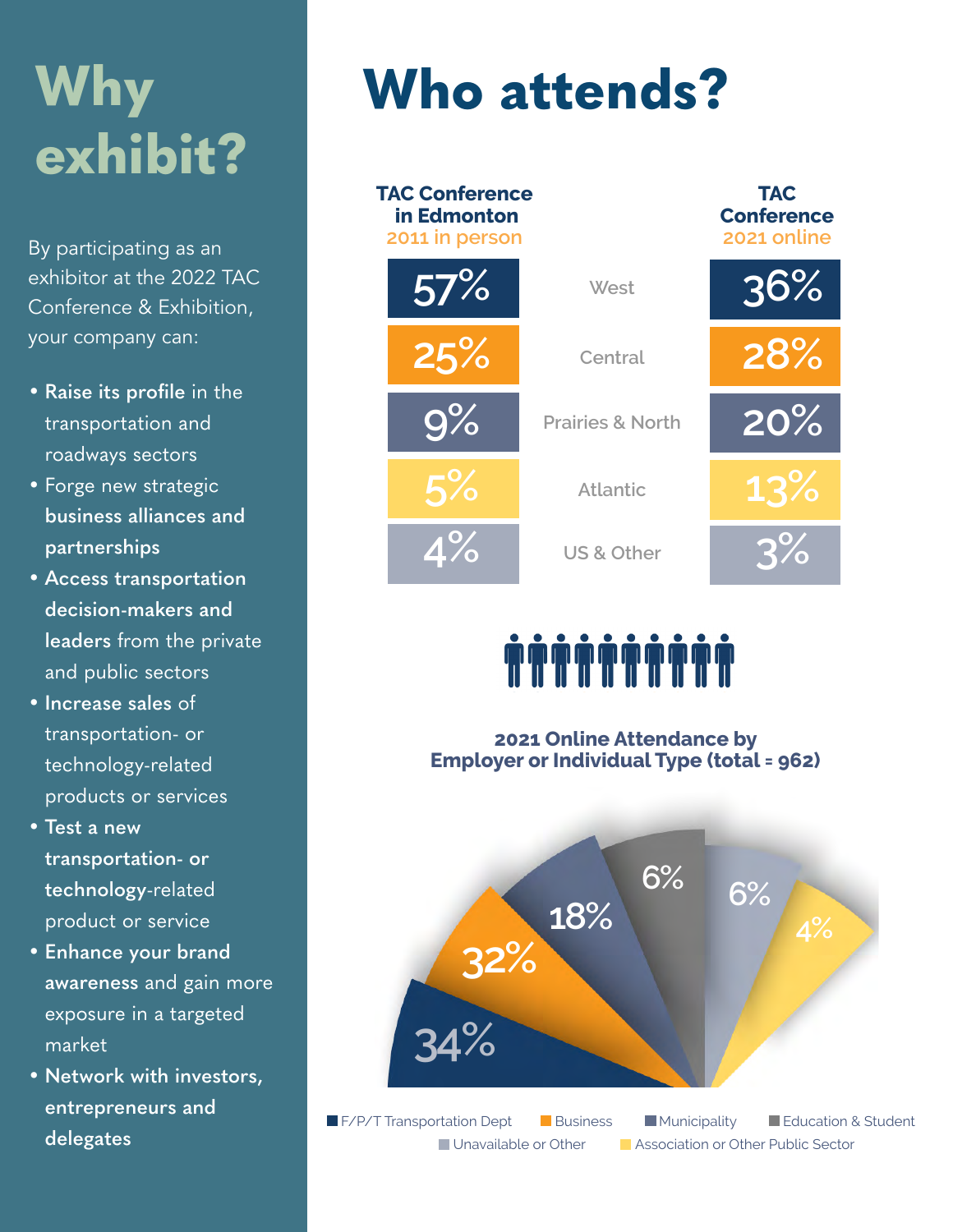<span id="page-4-0"></span>

The

# **Location**

EDMONTON CONVENTION CENTRE – HALL A 9797 Jasper Avenue Edmonton, Alberta T5J 1N9

**[www.edmontonconventioncentre.com](http://www.edmontonconventioncentre.com)**



# **Key dates**

| <b>DATE</b>      | <b>EVENT</b>                                                                                                                                                                                                                                              |
|------------------|-----------------------------------------------------------------------------------------------------------------------------------------------------------------------------------------------------------------------------------------------------------|
| <b>Early May</b> | Conference registration for delegates and booth staff opens                                                                                                                                                                                               |
| June 28          | Booth cancellation: Last day to cancel space with refund less 25% administrative fee                                                                                                                                                                      |
| <b>August 24</b> | Liability insurance: Submit to TAC, certificate of comprehensive general liability insurance is<br>due. See details in checklist.<br>Booth cancellation: Last day to cancel space with refund less 50% administrative fee. No<br>refunds after August 24. |
| <b>August 30</b> | Conference hotel group rates end: Visit Conference>Hotels & Travel on TAC's website for<br>details and to reserve                                                                                                                                         |
| September 1      | Advance warehouse: GES' advance warehouse begins receiving exhibitor shipments                                                                                                                                                                            |
| September 19     | Show services, power and lighting advance pricing ends: Last day to receive<br>discounted prices on show service rentals through GES and SHOWTECH POWER &<br><b>LIGHTING</b>                                                                              |
| September 20     | Show services, power and lighting standard pricing begins: Standard pricing begins on<br>all show service rentals through GES and power and lighting orders until the first day of<br>move-in                                                             |
| September 27     | Shipments: Last day for shipments to arrive at GES' advance warehouse at standard rates                                                                                                                                                                   |
| October 2        | <b>Exhibitor move-in (08:00-16:00)</b><br>2022 TAC Conference & Exhibition begins                                                                                                                                                                         |
| October 3        | Conference & Exhibition continues (see the schedule)                                                                                                                                                                                                      |
| October 4        | Last day of the Exhibition (see the schedule)<br>Exhibitor move-out (16:00-20:00)                                                                                                                                                                         |
| <b>October 5</b> | Last day of the Conference (see the schedule)                                                                                                                                                                                                             |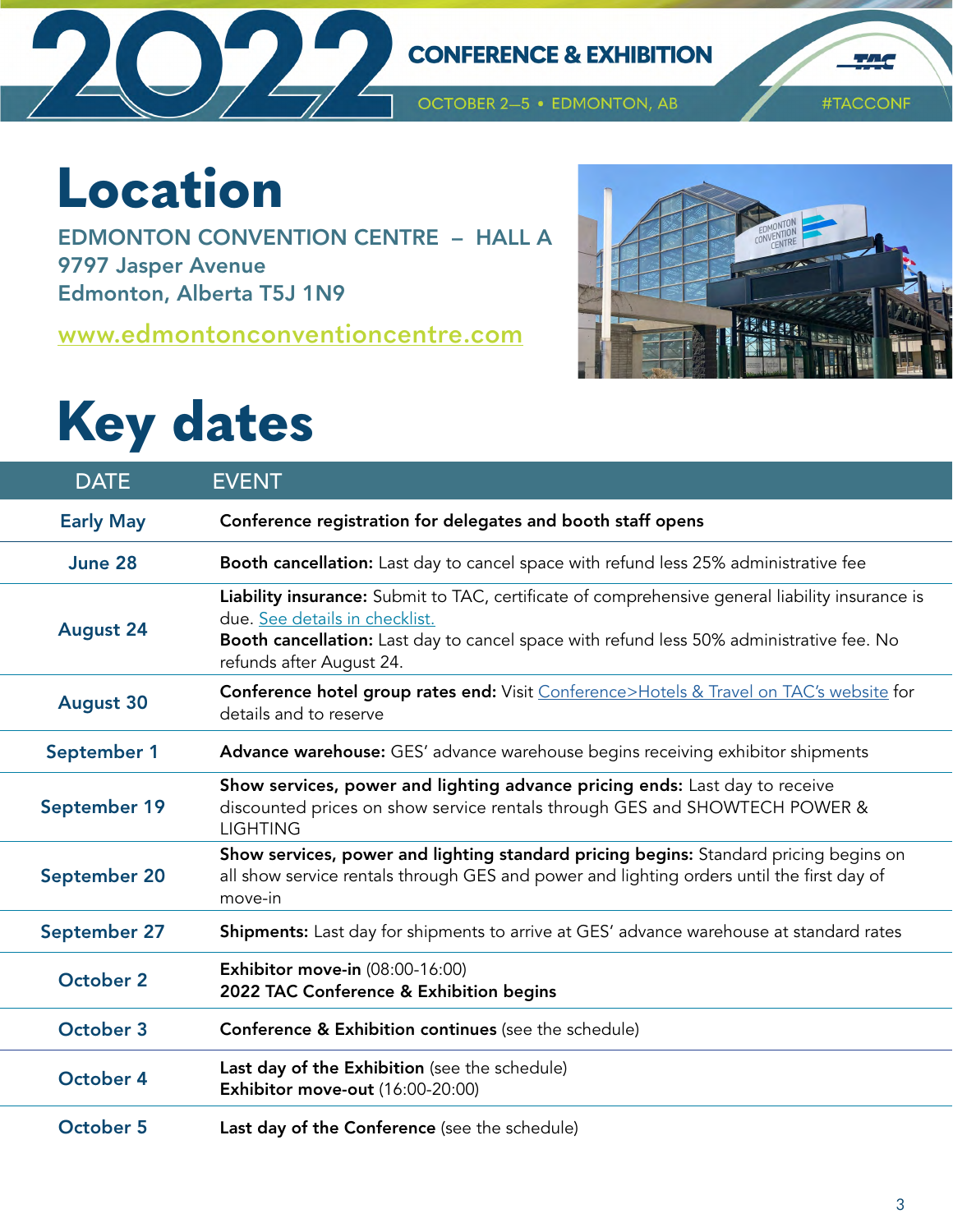<span id="page-5-0"></span>

OCTOBER 2-5 · EDMONTON, AB

#TACCONF

The

# **Conference schedule**

*Times shown below are subject to change.*

| <b>DATE</b>                    | <b>TIME</b> | <b>EVENT</b>                                            |
|--------------------------------|-------------|---------------------------------------------------------|
| SUNDAY,<br><b>OCTOBER 2</b>    | 17:00-20:00 | Welcome Reception for all and Exhibition Dedicated Time |
|                                | 08:00-16:00 | <b>Exhibition Open</b>                                  |
|                                | 09:00-11:00 | <b>Opening Plenary Session</b>                          |
|                                | 11:00-12:00 | Refreshment Break and Exhibition Dedicated Time         |
| <b>MONDAY,</b>                 | 12:00-13:30 | Monday Lunch                                            |
| <b>OCTOBER 3</b>               | 13:45-15:15 | <b>Technical Programming</b>                            |
|                                | 15:15-15:45 | Refreshment Break and Exhibition Dedicated Time         |
|                                | 15:45-17:15 | <b>Technical Programming</b>                            |
|                                | 18:30-23:00 | Monday Night Event                                      |
|                                | 08:00-16:00 | <b>Exhibition Open</b>                                  |
|                                | 08:30-10:00 | <b>Technical Programming</b>                            |
|                                | 10:00-10:30 | Refreshment Break and Exhibition Dedicated Time         |
| <b>TUESDAY,</b>                | 10:30-12:00 | Technical Programming                                   |
| <b>OCTOBER 4</b>               | 12:00-13:30 | Tuesday Lunch                                           |
|                                | 13:45-15:15 | <b>Technical Programming</b>                            |
|                                | 15:15-15:45 | Refreshment Break and Exhibition Dedicated Time         |
|                                | 15:45-17:15 | <b>Technical Programming</b>                            |
|                                | 08:30-10:00 | <b>Technical Programming</b>                            |
|                                | 10:00-10:30 | Refreshment Break                                       |
|                                | 10:30-12:00 | <b>Technical Programming</b>                            |
| WEDNESDAY,<br><b>OCTOBER 5</b> | 12:00-13:30 | Wednesday Lunch                                         |
|                                | 13:45-15:15 | <b>Technical Programming</b>                            |
|                                | 15:15-15:45 | Refreshment Break                                       |
|                                | 15:45-17:15 | <b>Technical Programming</b>                            |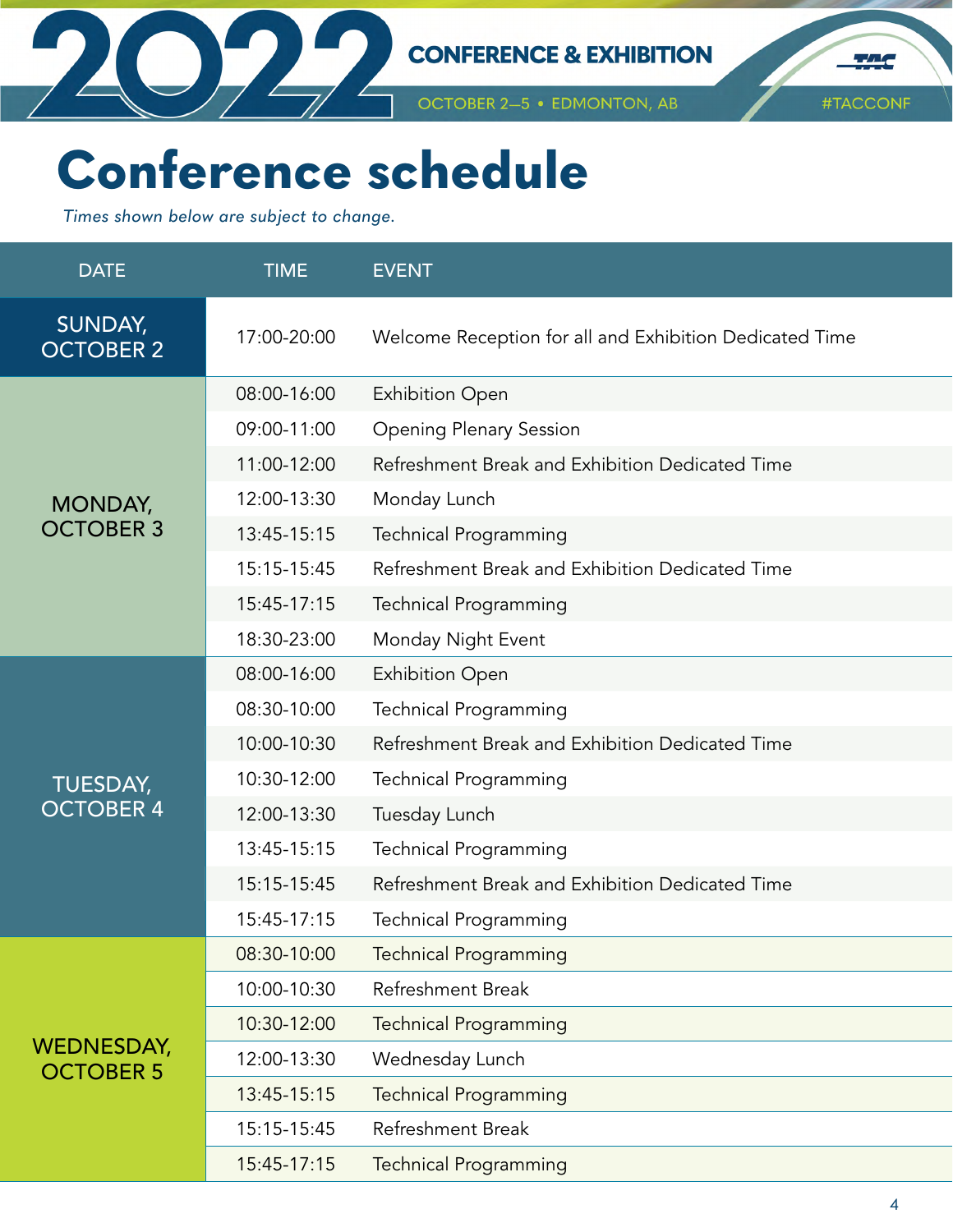<span id="page-6-0"></span>

#TACCONF

 $\mathcal{L}$ 

# **Fees and what's included**

| <b>BOOTH</b>      |                   | <b>EARLY-BIRD</b><br><b>ENDS JUNE 28</b> | <b>REGULAR</b><br>STARTS JUNE 29 |                   |  |
|-------------------|-------------------|------------------------------------------|----------------------------------|-------------------|--|
| <b>CATEGORIES</b> | <b>TAC MEMBER</b> | <b>NON-MEMBER</b>                        | <b>TAC MEMBER</b>                | <b>NON-MEMBER</b> |  |
| $10' \times 10'$  | \$2,695           | \$3,195                                  | \$2,895                          | \$3,395           |  |
| $10' \times 20'$  | \$5,390           | \$6,390                                  | \$5,790                          | \$6,790           |  |

*Taxes are extra. Booth reservations are confirmed on a first-come, first-served basis, however, TAC provides additional consideration to organizations with two or more booths reserved and TAC sponsors*

|                              | <b>Draped</b><br><b>Exhibit</b><br>Space <sup>1</sup> | Free<br>Conference<br>Registration <sup>2</sup> | <b>Discounted</b><br>Conference<br>Registrations<br>for Booth<br>Staff <sup>3</sup> | Wi-Fi<br><b>Access</b> | Exhibition<br>Security<br>(Sunday &<br>Monday<br>overnight) | <b>Delegate</b><br><b>Brochure</b><br>(company<br>name<br>listing) | Web<br>Conference<br>Portal/App<br>(company<br>name, logo and<br>description<br>listing) | Conference<br><b>Delegate</b><br>List <sup>4</sup> |
|------------------------------|-------------------------------------------------------|-------------------------------------------------|-------------------------------------------------------------------------------------|------------------------|-------------------------------------------------------------|--------------------------------------------------------------------|------------------------------------------------------------------------------------------|----------------------------------------------------|
| $10' \times 10'$<br>includes | $\checkmark$                                          | For one (1)<br>booth staff                      | For up to<br>three (3) more<br>booth staff                                          |                        | $\checkmark$                                                | $\checkmark$                                                       |                                                                                          |                                                    |
| $10' \times 20'$<br>includes | $\checkmark$                                          | For two $(2)$<br>booth staff                    | For up to<br>six (6) more<br>booth staff                                            |                        | $\checkmark$                                                | $\checkmark$                                                       |                                                                                          |                                                    |

*1. Draped exhibit space: Includes an 8' high backwall drape and 3' high sidewall drape.*

2. Conference registrations: *Includes full conference access. Learn more on the Conference>Register webpage found under [www.tac-atc.ca/en/](http://www.tac-atc.ca/en/conference) [conference](http://www.tac-atc.ca/en/conference). TAC will send instructions on how to register booth staff when registration opens. All booth staff must register to attend the Conference & Exhibition.*

*3. Additional Booth Staff: Additional booth staff can register at discounted rates: Member \$375 | Non-member \$475. Registrations include full conference access; see the link above.* 

*4. Conference Delegate List (available upon request): An Excel list including the name, title, organization, province and email address of consenting attendees is available at five (5) weeks and two (2) weeks before the event. Exhibitors' use of this list MUST COMPLY with Canadian anti-spam legislation and is restricted to Conference-related purposes.* 

#### NOTES:

- Tables and chairs are NOT included with booth spaces.
- The Exhibition floor is not carpeted. Aisle carpeting will be arranged. Exhibitors may order carpet for their booth through GES, the show services contractor.
- Furniture (including tables and chairs), carpet, electricity, accessories, and all booth displays, material handling or items not listed above are the responsibility of exhibitors and shall be ordered at their expense.
- " Conference staff will visit each booth during set-up to remove draping that is not required in order to streamline the exhibition layout.

### BECOME A TAC If your organization isn't a TAC member, **MEMBER & SAVE!!** [learn more about membership](https://www.tac-atc.ca/en/get-involved/join-tac).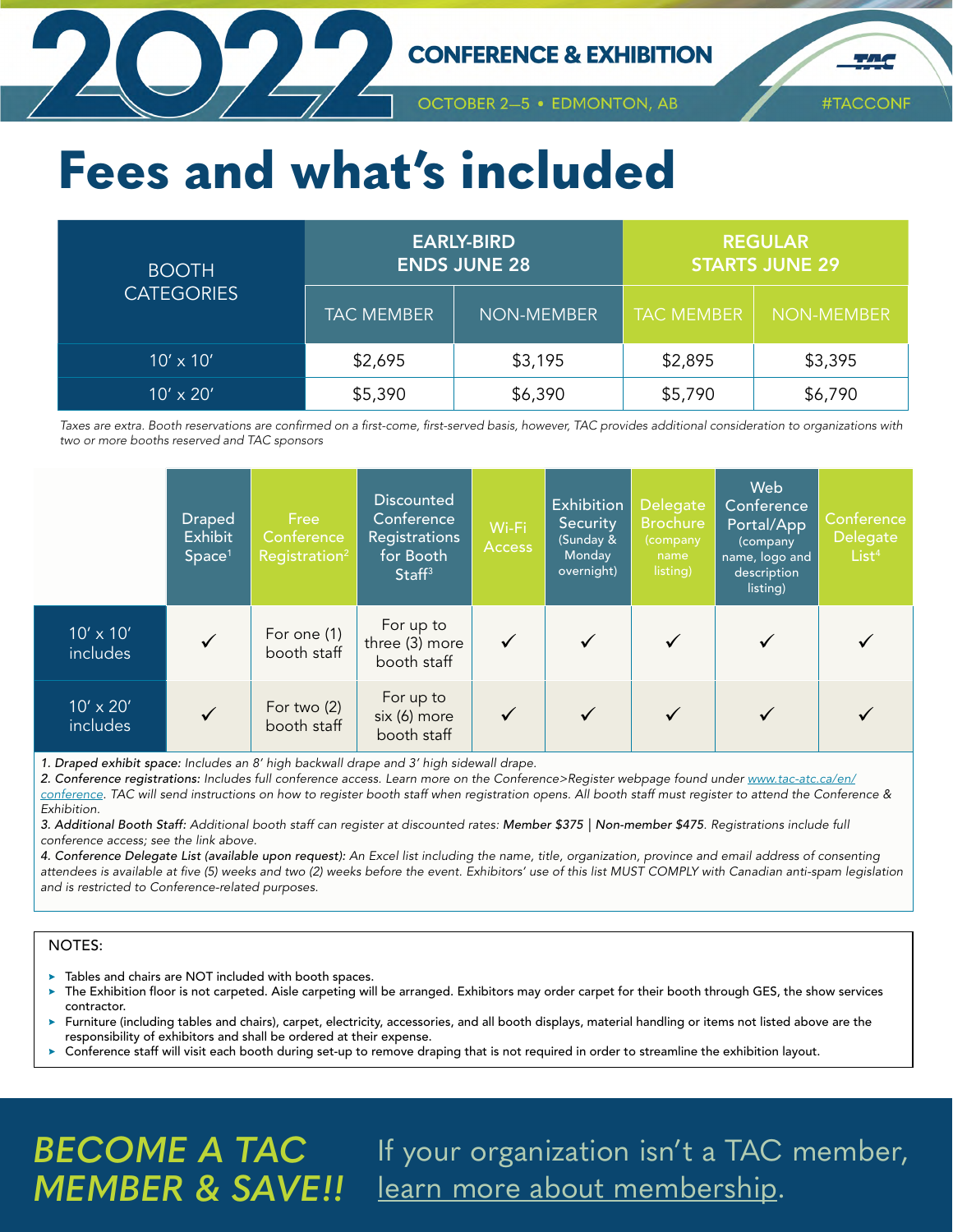<span id="page-7-0"></span>

**TAG** 

# **Enhance your** *visibility*

### PLATINUM PACKAGE (ONLY 8 AVAILABLE)

# **\$750**

Purchase the Platinum Package and we'll showcase your organization as a "Featured Exhibitor", including:

- Delegate Brochure with company name and logo
- Web Conference Portal/App with company name, description and logo

### EXHIBITION CONTEST

Conference delegates and exhibitors will experience a fun, interactive Exhibition contest through the Web Conference Portal/App. Contest details will be shared with exhibitors when the information is ready.

### BECOME A SPONSOR

Consider becoming a TAC sponsor to get benefits and visibility across TAC's communications and events, reaching thousands of transportation professionals throughout the year.

For more information on sponsorship, contact Erica Andersen, Director, Member Services & Communications at [eandersen@tac-atc.ca](mailto:eandersen%40tac-atc.ca?subject=) or visit [www.tac-atc.ca.](http://www.tac-atc.ca)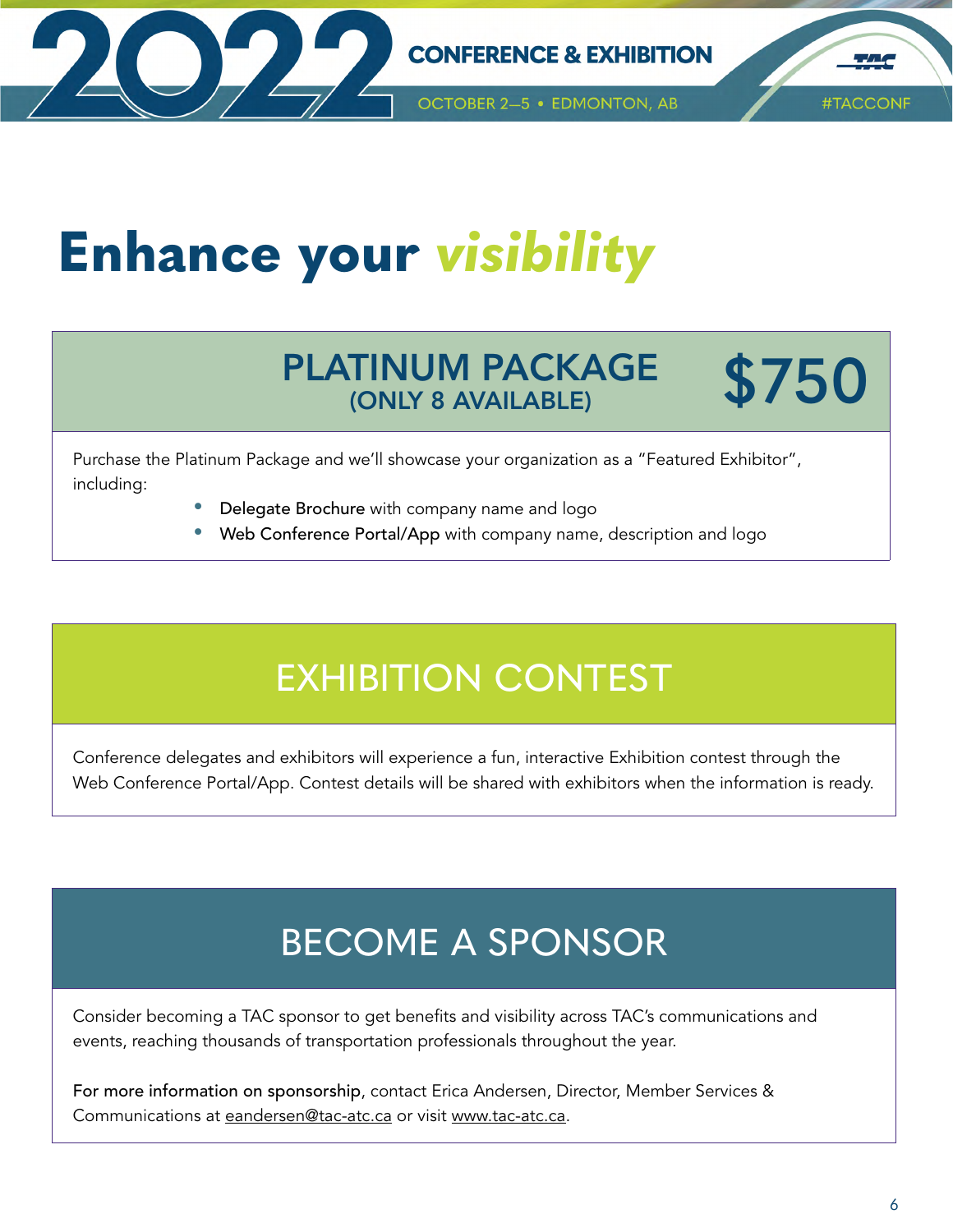

# **Exhibition floor plan**

The Exhibition is located in Hall A which will be opened to Halls B and C for the Opening Plenary Session, daily refreshment breaks and daily lunches. This will allow for an easy flow of attendees in all three halls.



### **Practical Tips for Being a Green Exhibitor**

Exhibitors are asked to help minimize what they ship to the event to reduce emissions and packaging, as well as to review their onsite practices to reduce waste. Here are some approaches exhibitors can consider to help TAC have a 'Green Exhibition'.

- Reduce and recycle waste
- Use reusable and/or environmentally-friendly packaging for your display and collateral materials
- Use ecologically sourced promotional items
- Print your materials on sustainably sourced paper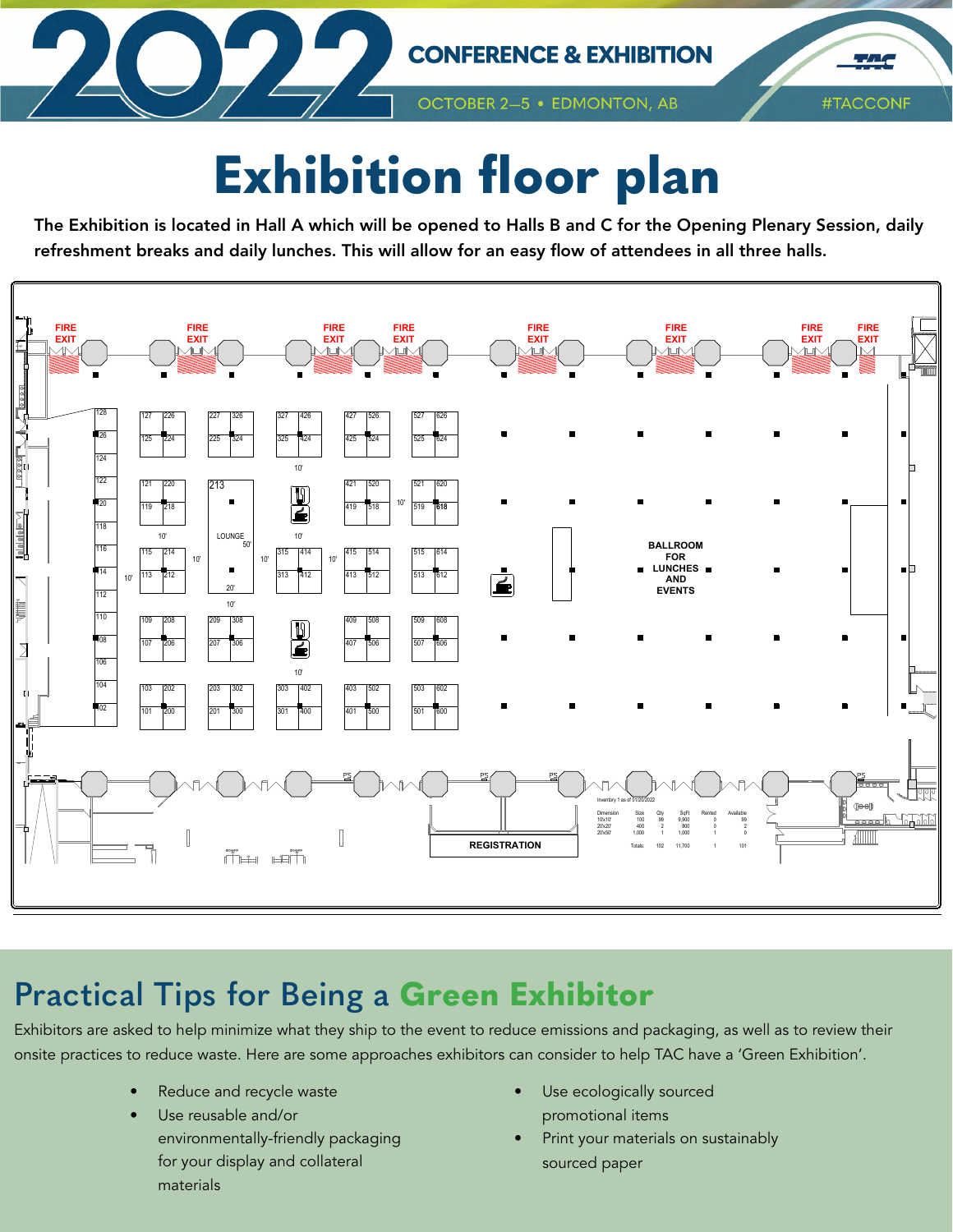<span id="page-9-0"></span>

#TACCONF

**TANG** 

# **Useful information**

#### Payment

#### Accounts MUST be paid in full by August 22.

Visa and MasterCard are accepted at the time of booking. EFT, wire transfer and cheque options are also available. Contact [Christina Ghazal](mailto:cghazal%40tac-atc.ca?subject=), Meetings and Events Coordinator for EFT and wire transfer details details. Mail cheque to: Transportation Association of Canada, 401-1111 Prince of Wales Drive, Ottawa, ON K2C 3T2

#### Official Travel & Accommodation

Booth staff should use the hotels listed on *Conference>Hotels and Travel webpage found under [www.tac-atc.ca/en/conference](http://www.tac-atc.ca/en/conference)* where negotiated rates and discounts are available.

#### Beware of Scams

Hotel and travel companies are known to reach out to conference exhibitors to book hotel rooms without the consent of conference organizers. For this reason, exhibitors will not be published on the TAC conference website.

TAC does not subcontract hotel blocks. All TACapproved hotels are listed on TAC's Conference website. Please book directly with the hotel using the phone number or link provided to guarantee your reservation.

#### 3rd Party Marketing

By registering as a TAC exhibitor, you are complying to receive 3rd party marketing and communications information from official TAC event contractors.

#### Tear Down

Exhibitors shall not remove any part of the display or product until the Exhibition is officially closed. Exhibitors also agree to remove all of their belongings from the venue by the final move-out deadline. Any freight left behind will be forced off the floor and exhibitors will be responsible for any additional costs incurred. A \$500 penalty will be charged to exhibitors dismantling and/or leaving the Exhibition before indicated teardown times.

#### Shipping & Receiving

All goods shipped to the Exhibition must be received by GES, the official show services provider. GES will begin accepting exhibitor freight at their warehouse from September 1 until September 27.

Goods must be clearly marked with the conference name, name of the exhibiting company and the booth number. TAC is not responsible for loss or damage to goods before, during, or after the Exhibition.

Receiving and storing display material and packing cases may be arranged with GES. Materials handling and storage fees will apply. All exhibit materials must be removed from the exhibition venue within the time allotted for dismantling. Any materials not claimed before the deadline will be removed by the contractor at the exhibitor's expense. Please ensure that proper outgoing shipping arrangements have been made before leaving the exhibition venue.

For questions on show services, shipping, receiving, contact GES at: Tel: 780-469-7767 | Toll free: 1-877-505-7767 [edmonton@ges.com](mailto:edmonton%40ges.com?subject=)

#### Shipments Originating Outside of Canada

For the convenience of exhibitors shipping material from abroad, arrangements to handle customs clearance have been appointed to ConsultExpo Event Services Inc.

Inbound and outbound shipping arrangements are the responsibility of the exhibitor.

For questions on customs brokerage, contact: John Santini, Director of Operations Tel: 514-482-8886 x1 | Mobile: 514-709-0781 Fax: 888-629-9008 | [johns@consultexpoinc.com](mailto:johns%40consultexpoinc.com?subject=)

Jeff Labbé, Operations Coordinator Mobile: 514-709-0739 | Fax: 888-629-9008 [jeffl@consultexpoinc.com](mailto:jeffl%40consultexpoinc.com%20?subject=)

#### Cancellation Policy

Exhibit booth space and booth staff cancellation requests must be sent in writing to [Christina Ghazal,](mailto:cghazal%40tac-atc.ca?subject=) Meetings and Events Coordinator by the dates specified to receive a refund.

- On or before JUNE 28: 75% refund
- Between JUNE 29 and AUGUST 24: 50% refund
- On or after AUGUST 25: No refund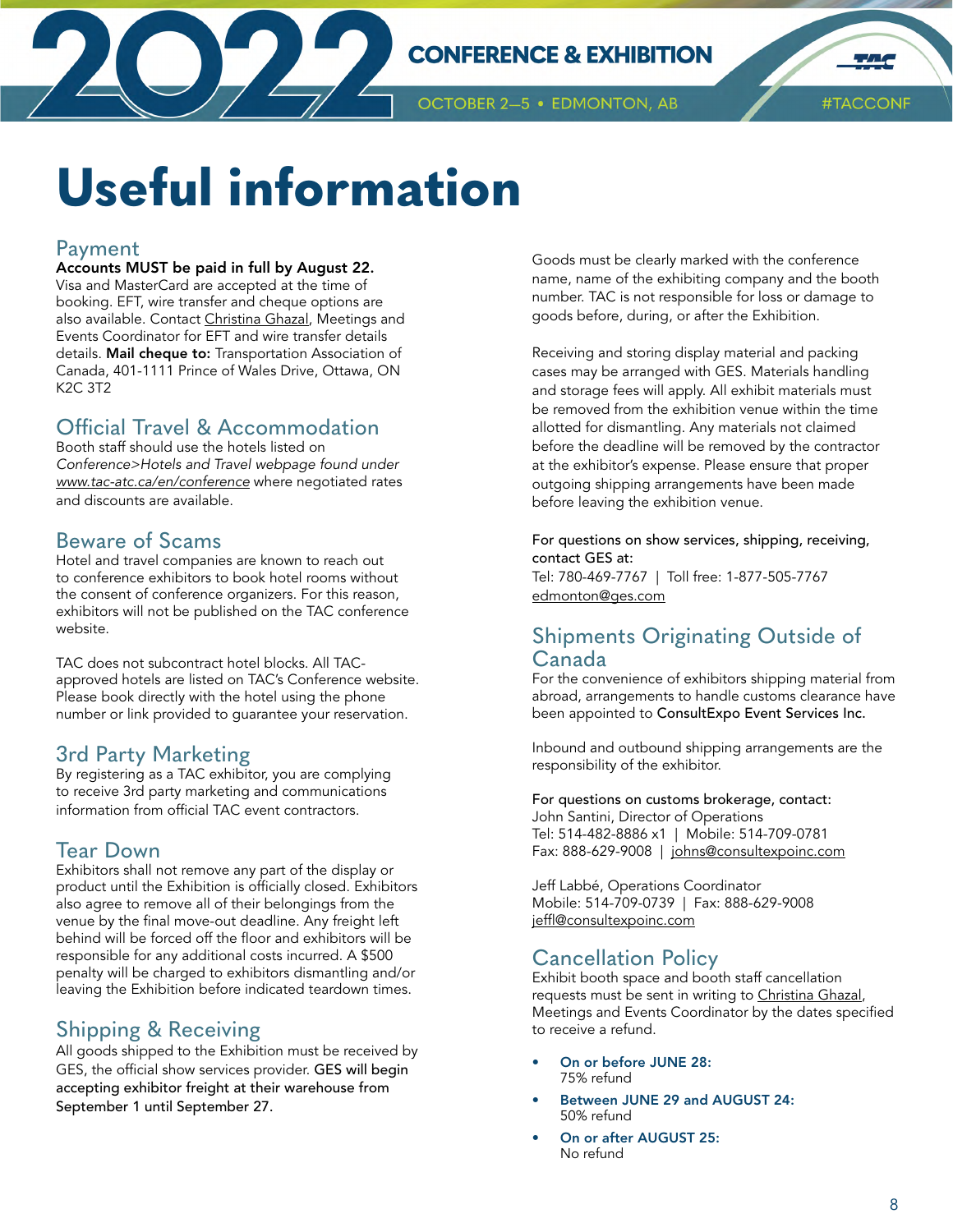<span id="page-10-0"></span>

**OCTOBER 2-5 · EDMONTON, AB** 

**TAC** 

## **Exhibitor rules, responsibilities & regulations**

### **Rules**

Exhibitors agree to abide by all rules and regulations adopted by TAC in the best interests of the Conference & Exhibition. TAC shall have the final decision in adopting any rule or regulation deemed necessary before, during and after the Exhibition. TAC also reserves the right at any time to alter or remove exhibits or any part thereof, including printed materials, products, signs, lights, or sound, and to expel exhibitors or their personnel if their conduct or presentation is objectionable to other participants. Exhibitors agree to confine their presentation within the contracted space only, and within the maximum height set by Exhibition rules and regulations and to maintain a staff in their booth space during the Exhibition hours.

#### TAC reserves the right to alter or change the space assigned to exhibitors or the final floor plan as required.

#### **Restrictions**

TAC reserves the right to restrict exhibits that do not comply with rules and regulations set forth by TAC and the event venue(s). Exhibitors who refuse, after notice, to conform to rules and regulations will be asked to close their respective display(s) without reimbursement and liability to the Association.

#### **Vehicles**

Vehicles will not be allowed in the exhibit hall.

#### Set-up Requirements

Exhibitors are solely responsible for setting up and dismantling their displays. However, the exhibit contractor can provide additional personnel for a fee. Once the exhibit is set up, all empty boxes and cases must be stored.

#### Exhibition Hours

During Exhibition hours, absolutely no shipments, equipment or material may be brought on the Exhibition floor. All exhibitors are required to have their area completely set up before the Exhibition opens and will have access to the exhibit hall early each morning on show days to carry in supplies or make minor display adjustments.

#### Standard Exhibit Spaces

Exhibits in standard booth spaces are not limited to the type of exhibit equipment installed. However, the approved maximum height for all regular exhibit spaces is ten feet.

To ensure that the display value of an adjoined booth is not reduced, sidewalls, fixtures and other display material must not exceed the maximum height of ten feet in the portion of the space extending not more than 48 inches from the back wall. From that point to the front of the space, fixtures, tables, counters and other display material must not exceed a height of 50 inches.

Exhibitors wishing to display a banner above their booth must respect the size of their allocated booth space. Banners cannot overlap onto the aisles or other exhibitors' booth space. Any booth covered by a ceiling over 300 sq. ft. will need to be protected by a sprinkler system installed according to fire safety regulations.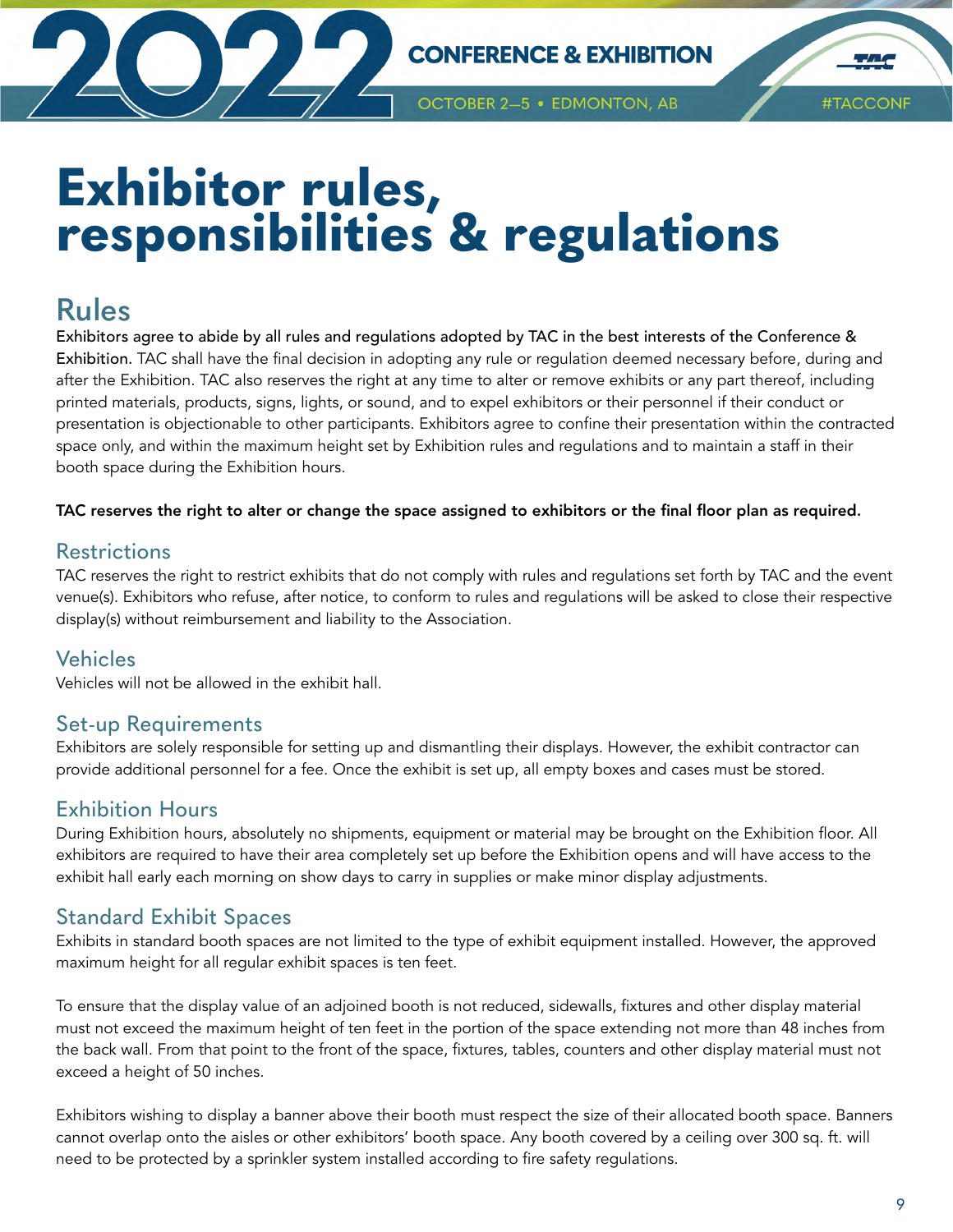<span id="page-11-0"></span>

**THE** 

OCTOBER 2-5 · EDMONTON, AB

# **Exhibitor rules, responsibilities & regulations**

### **Responsibilities**

#### Advertising, Promotion & Sales

Exhibitor advertising and promotion must be limited to the confines of each exhibitor's space. TAC reserves the right to ban any objectionable items and to prevent the distribution of any articles or products deemed unsuitable. The sale of consumer goods is prohibited and will result in a fine to the exhibiting company.

#### Liability & Insurance

Exhibitors must carry their own fire, theft and applicable insurance. TAC shall take reasonable precautions to prevent losses and to protect the interests of exhibitors. However, under no circumstances will TAC be liable for such losses.

Exhibitors are required to obtain from their insurer a certificate of comprehensive general liability insurance, with a limit of \$5,000,000 inclusive, indicating that the TAC has been added as an additional named insured for the confirmed exhibition dates. This certificate must be emailed to Christina Ghazal, Meetings and Events Coordinator at [cghazal@tac-atc.ca](mailto:cghazal%40tac-atc.ca?subject=) by August 24.

Failure to provide proof of the certificate by the Exhibition set-up date will result in immediate termination of the application without reimbursement. Refer to the Exhibitor Checklist for a sample of the required form.

#### Acts of God (Force Majeure)

If an event, including but not limited to, acts of God or acts, regulations, or orders of governmental authorities; fire, flood, explosion, disaster, hurricane, tornado, civil disorder (including labour disputes or demonstrations of any kind); acts of terrorism or other violence; curtailment of transportation facilities, or another emergency, that make it impossible, illegal or otherwise inadvisable for TAC to host its Conference & Exhibition, this contract shall terminate without further obligation on the part of any party hereto. In the event of a cancellation, postponement or disruption of the TAC Conference & Exhibition for any cause beyond the control of TAC, the host Convention Centre and/or hotel facilities, TAC shall have no obligation whatsoever to the Exhibitor. To the extent that any exhibitor benefits have not been completely or partially received at the date of such termination, the exhibitor is entitled to obtain a partial refund as reasonably calculated by TAC (less any and all legitimate expenses incurred by TAC for initial administration fees, design work, etc.)

The exhibitor waives any and all claims against TAC for damages or compensation due to the cancellation or postponement of the Exhibition according to this paragraph.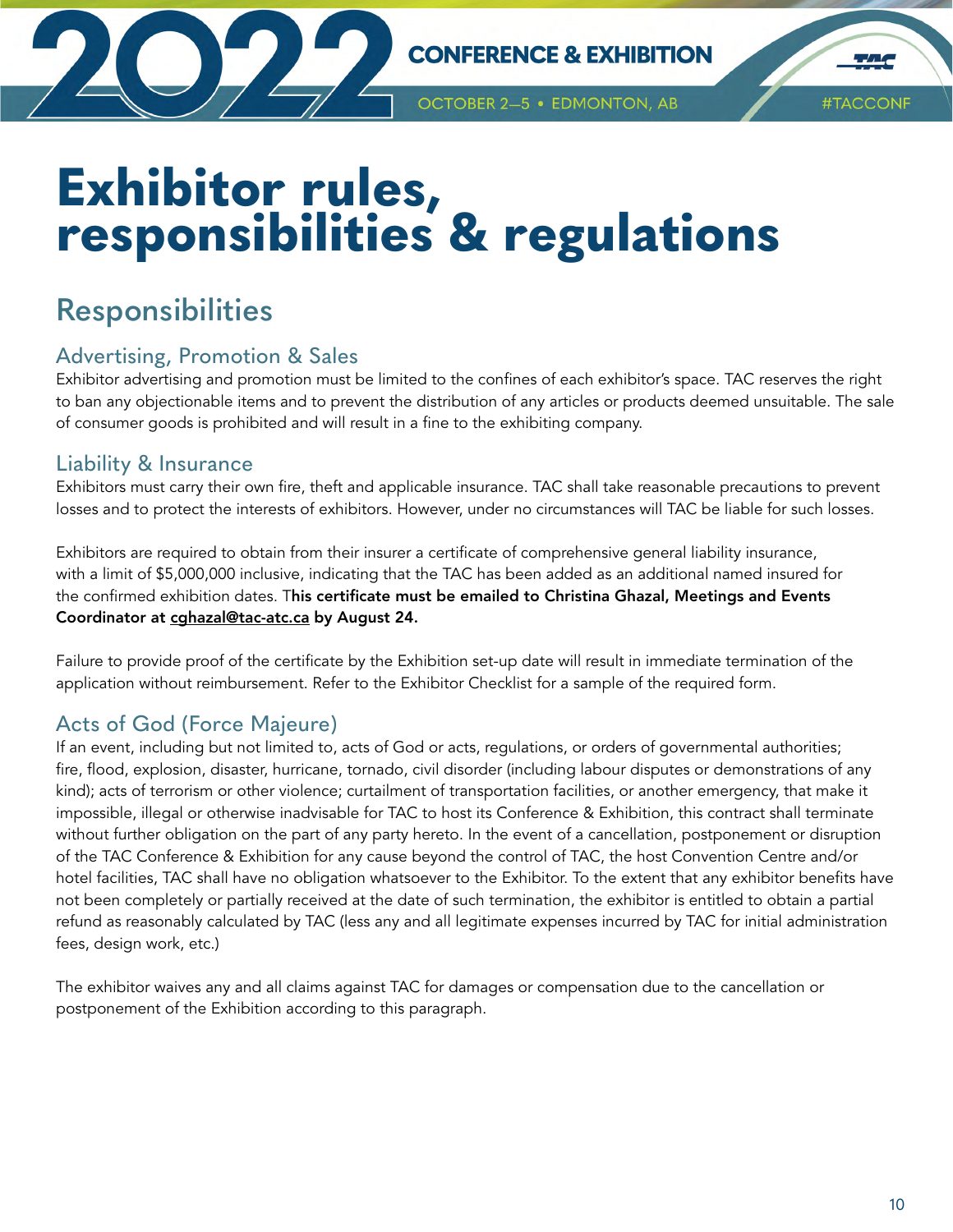<span id="page-12-0"></span>

**THE** 

#### **OCTOBER 2-5 · EDMONTON, AB**

# **Exhibitor rules, responsibilities & regulations**

### **Regulations**

#### Fire Protection

No portion of an exhibit booth shall obstruct any exit aisle or fire exit door. All display material must be flameproof and is subject to inspection by the local fire department. No flammable fluids or substances may be used or shown in booths. Exhibitors should check the nearest fire exits before the show begins.

#### Security Guards

Security service will be provided during closing hours to guard the Exhibition area. While precautions will be taken to prevent losses, TAC cannot accept any liability for loss or damage of any kind. Exhibitors are strongly urged to remove any valuables from booths when they are not staffed.

#### Electrical Regulations

Exhibit spaces do not include electrical outlets. Any electrical equipment used in exhibits must meet CSA standards, as well as the standards of the exhibition venue.

#### Exhibition Venue

- During the set-up and tear down of the Exhibition, children under the age of 15 are NOT allowed on the exhibition floor.
- Decorations, signs, banners, etc., may not be taped, nailed, tacked, stapled or otherwise fastened to ceilings, walls, painted surfaces or columns. Any damage charges will apply to the exhibiting company.
- No holes may be drilled, cored or punched in the building.
- No adhesive back (stick-on) decals or similar items may be distributed or used in the building.
- Any damages incurred to the building will be charged at the expense of the exhibitor.
- No helium balloons are permitted in the building.
- No food samples may be distributed by exhibiting companies except upon written authorization from TAC and the venue.
- Parking in loading dock areas, except for loading or unloading, is prohibited. Violators' vehicles will be towed at their own expense.
- Passenger elevators must not be used for moving goods or materials between floors; the loading docks and freight elevators must be used for this purpose.
- All tape and fastening material used on flooring must be removed after the event. If this is not done, the cost of removal will be charged to the exhibitor.
- Smoking in the venue is strictly forbidden. The venue policy states that smoking is not allowed anywhere within the facility including loading docks and parkades.
- Any photographs or video footage of the exhibitors or their booths during the exhibition remains TAC's property and can be used to promote TAC activities.